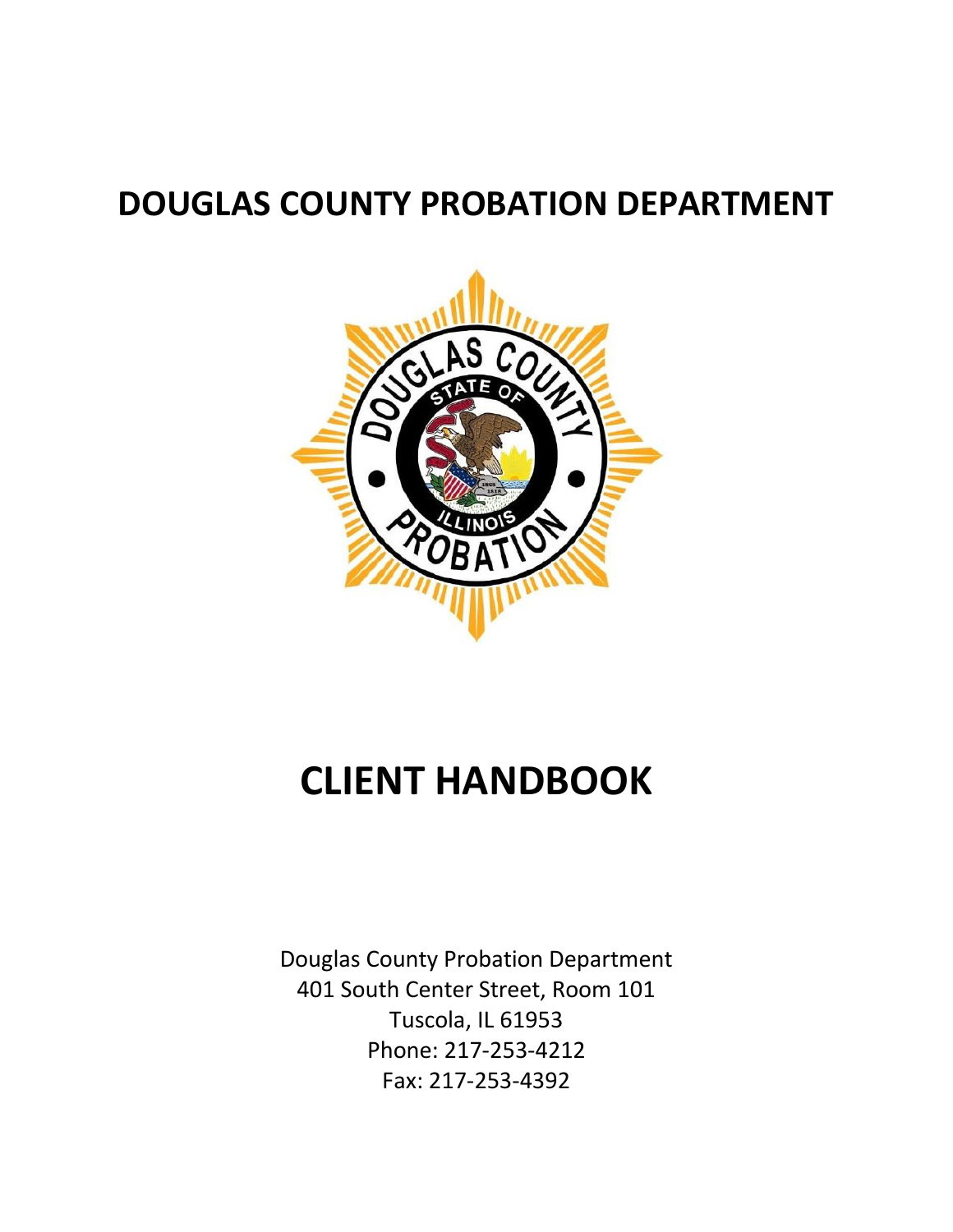#### **Purpose of the handbook:**

This handbook has been prepared to help you to be successful during your period of Court monitoring, know what to expect, and answer some commonly asked questions.

#### **What is Court Monitoring:**

There are several types of Court ordered monitoring. One is **Probation**. This occurs when an individual has been convicted of a crime and was given an alternative sentence to jail or prison. Another is **Court Supervision**. This is ordered when an individual has been found guilty of an offense, but gets the opportunity to successfully follow certain terms and conditions to avoid a conviction. Another is **Conditional Discharge.** This is ordered when an individual has been convicted of an offense and is similar to probation, but reporting is different. There are also other special sentences for other offenses if they meet the criteria set forth in the statutes.

Monitoring can be ordered for a varied amount of months, depending on the offense and your legal history. It will include a set of general provisions, rules and restrictions that you must follow during your time. In addition, the Court may include a range of special conditions based on your particular circumstances. You will be supervised by a member of the Probation Department, who will help guide you toward success and positive change, and who will report to the Court your progress. Some terms may include counseling or rehabilitation in order to facilitate positive growth and lessen the likelihood of committing a violation. You will meet with your assigned staff member on a regular basis to track your progress and work together to achieve your goals.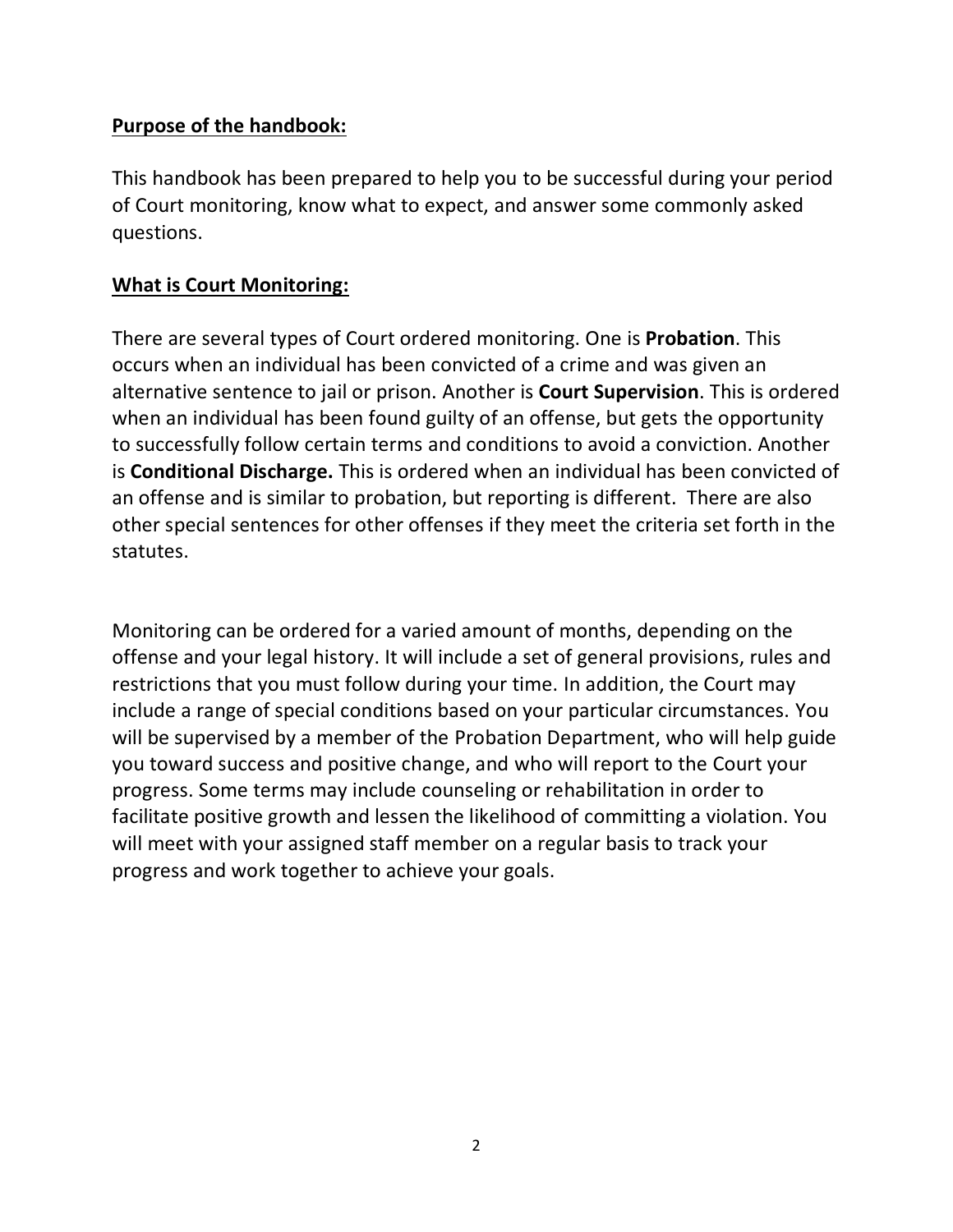## **"Why do you need to know that….?"**

Throughout your term, we will be asking you all sorts of questions about your life. This helps to complete an accurate assessment of you, your skills and your needs. The results of the assessment will be discussed with you and a case plan will be created where you identify goals. Throughout the term of your monitoring, progress and challenges will be discussed when it comes to your case plan.

Confidentiality will be used according to statutes in regards to your information. We ask that with any treatment provider you may see, you sign a release of information for our department in order to help track your progress. Additionally, you will be signing our release of information here, so that we may communicate with your providers.

# **What to Expect When You Have Contact With The Probation Department:**

- We are interested in how you are doing in home life, work, and treatment
- We will review your goals and provide feedback
- We will be seeing you in the office on a regular basis
- We will be visiting your residence, therefore may inquire about others living at the address, animals, etc.
- We may see you at school, work, or treatment
- We will treat you with respect and dignity
- We will be fair and impartial
- We will communicate with the Court regarding your progress
- We will provide referral information for a variety of social services

*\*\*\*\*Talk to Probation Staff if you have questions or need help in reaching your goals. Open communication is important for success! \*\*\*\**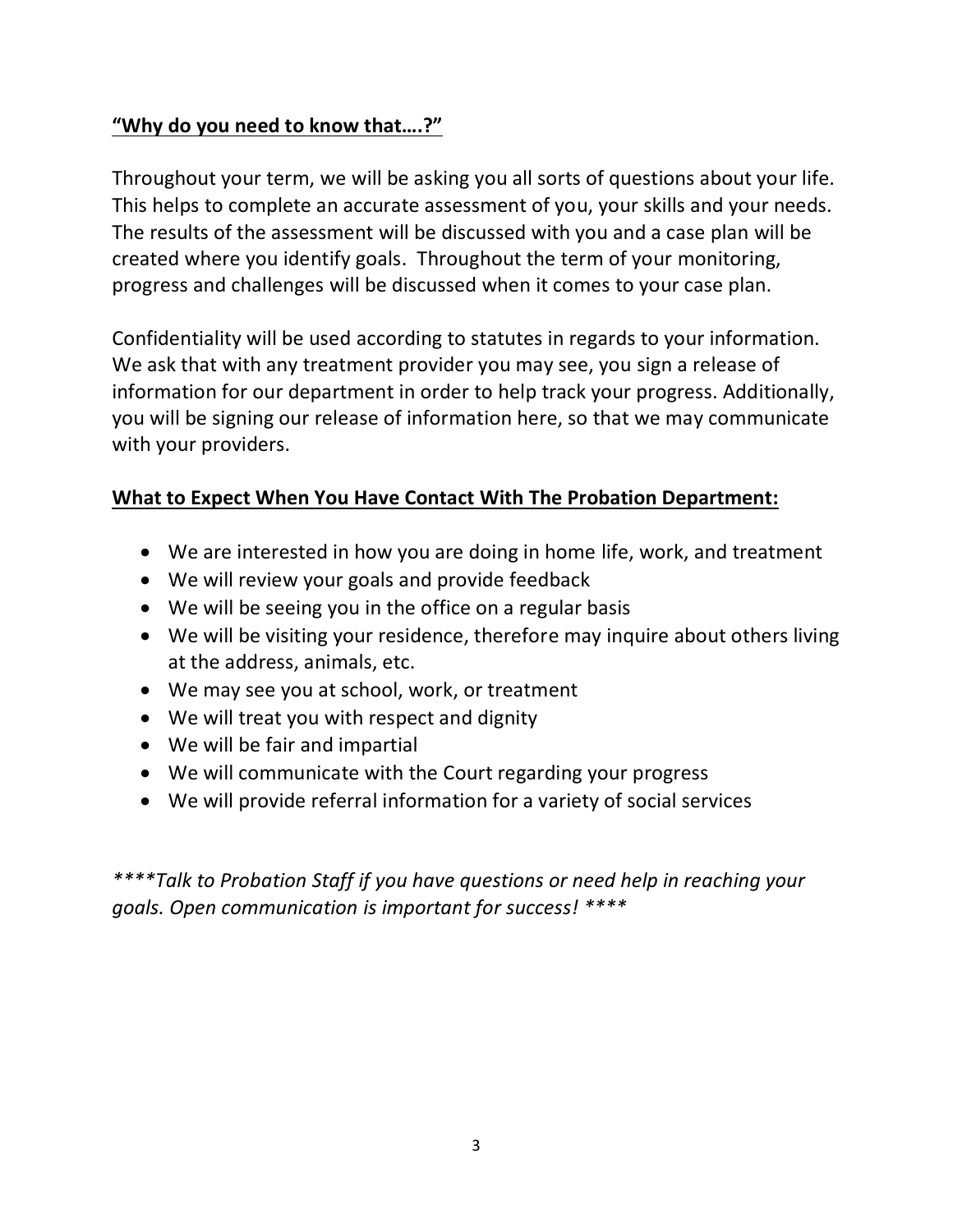## **Security:**

For your safety, as well as all visitors and employees, security cameras and metal detectors are used in our building. We ask that you not bring excess items to your meetings, including pocket knives, utility knives, chain wallets, backpacks, boxes, shopping bags, etc. Weapons and items that could be used as weapons are strictly prohibited.

We ask that while you are in our building, that you treat all people with dignity and respect. Please refrain from inappropriate or abusive language and behavior.

## **A Typical Appointment:**

When you arrive for your scheduled appointment, you will go into the lobby and let the Administrative Assistant know that you are here. Then, you will complete a Monthly Report Form located on the desk in the lobby. Please know that we may be assisting someone else, so take this time to write down any questions, concerns or ideas so you will be prepared for your appointment.

We will require proof of address and proof of income/employment. Please provide this to us at your first appointment, and then any time it may change. We will also ask for vehicle information, treatment progress, community service updates and law enforcement contacts, please be prepared to provide this information.

Appointment times can vary, depending on your individual needs, but you can expect a typical appointment to last 20-30 minutes.You will be asked to fill out a self-report at your first appointment then we will conduct an informal interview with you. You can expect this appointment to take up to an hour, as this is when we are gathering lots of information about you to help our risk assessment process.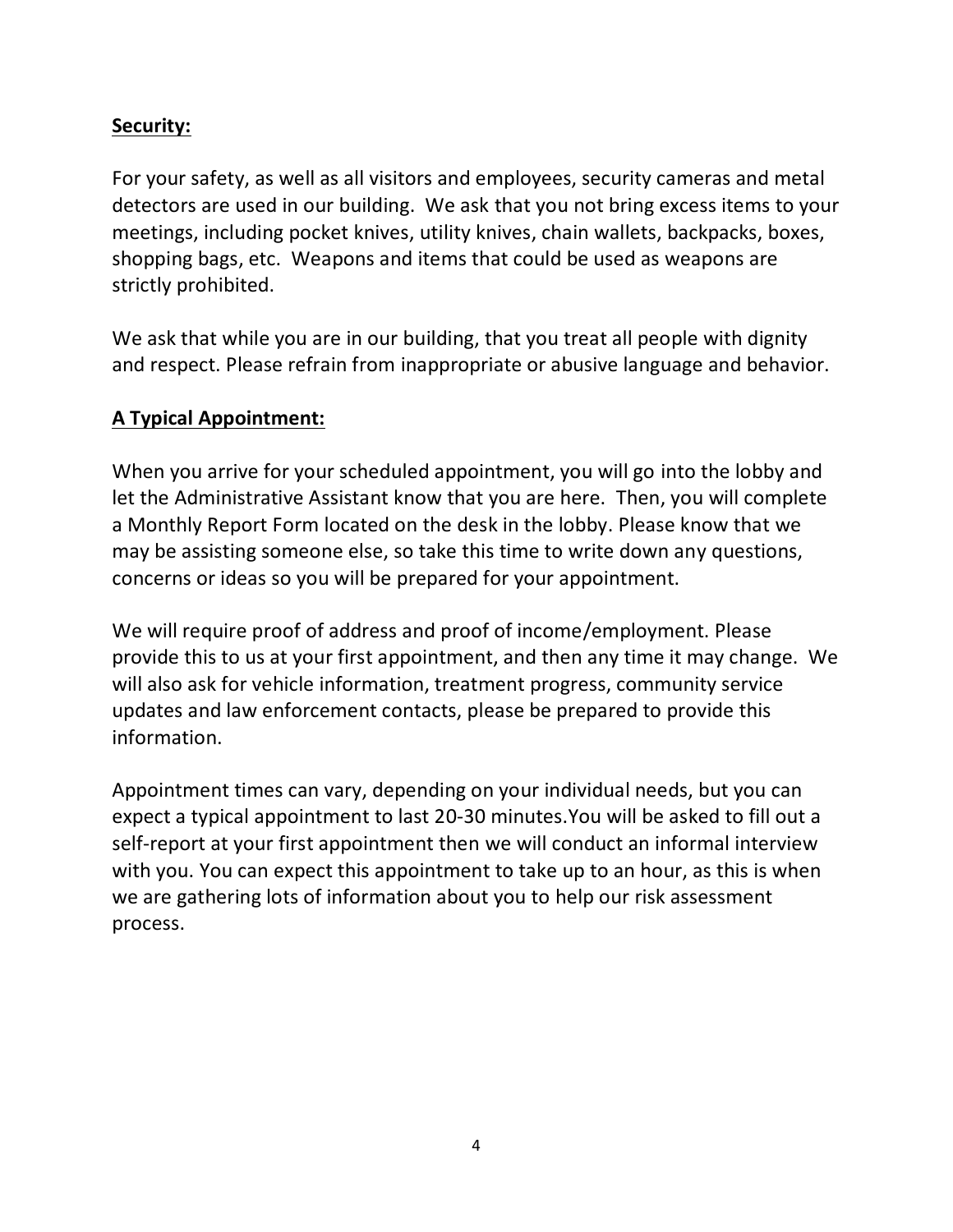In order to give you the attention needed, we ask that you come alone to your appointments, if possible. We understand that there may be situations that arise with daycare or transportation that will not allow this. Parents of juveniles may be directed to attend office appointments and maintain contact with us. Other times, we may request parents of juveniles remain in the lobby for certain office appointments.

# **Public Service Work:**

If you were ordered to do any public service work, this can be completed at any not-for-profit/non-profit organization. We will provide you a list of suggested sites and a log to keep track of your hours. This log should be brought to every appointment for verification of progress. If you have any questions on whether or not something counts, please contact us. You may not complete any hours for family or individuals, it must be a not-for-profit/non-profit organization.

# **Can I Get Off Court Monitoring Early?**

We will not ask for you to be released early. If you feel that you can articulate a reason why you should be allowed an early termination, certain conditions must be met first. This can be discussed with us.

# **I Was Ordered to Treatment, Where Do I Go?**

We will provide you with a list of treatment providers in the area. We will discuss with you which one may fit your needs based on your specific circumstances. An extensive list of treatment providers can also be found at http://findtreatment.samhsa.gov

## **Can I Get This Expunged From My Record?**

Depending on the offense, after successful completion of Court monitoring you may be able to have an offense removed from your record. You will need to speak to your attorney about this issue, as we will not be able to do this for you.